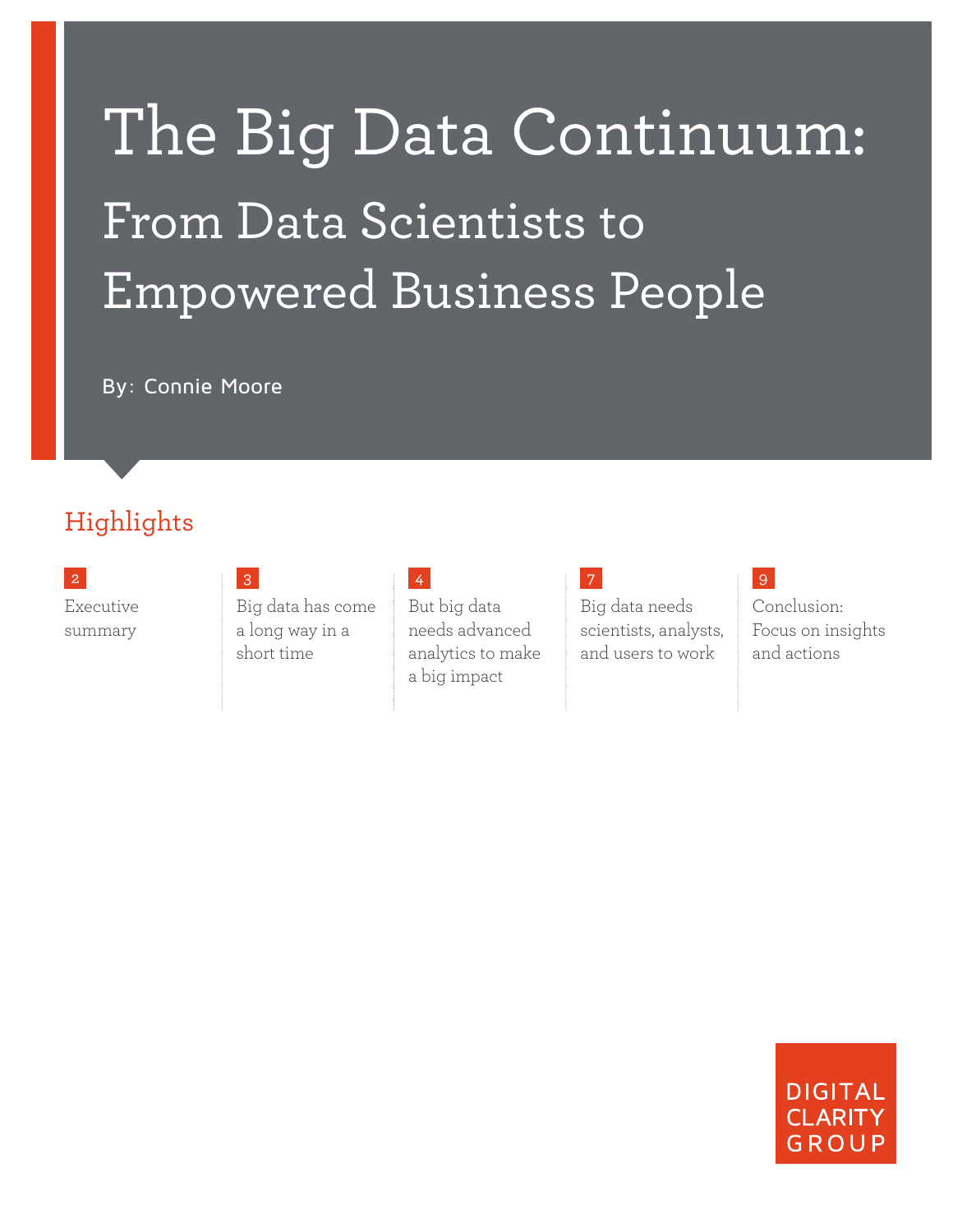<span id="page-1-0"></span>The amount of words that have been uttered and written about big data over the past four years is astounding. If big data hasn't become a big topic in your organization, it will. And it's probably sparked many conversations, even if the technology hasn't arrived yet at your firm.

At this point you may be wondering: What's the big deal? Is this hype or reality? And if it's reality, how do organizations turn big data to their advantage? What's to keep the big data swamp from swamping the organization it's supposed to help? And what's IT's role, where do data scientists fit in and how do ordinary business people get empowered by big data? Plus, how does it work in, say, marketing organizations where CMO careers live or die based on marketing's ability to slice and dice information and then make real-time decisions that impact the top and bottom line?

This report provides an introductory overview of how big data and advanced analytics tools are empowering business people to gain insight and take action in real-time situations. It describes some of the business applications for data discovery and visualization, and the business benefits of using these tools. At the same time, the report takes an honest look at how unrealistic it would be for organizations to replace their data scientists with business people who are powered by analytics so easy to use that workbenches, libraries, best practices, and guidance are no longer needed. These tools, while powerful, have not advanced to that stage, and may not get there for a long time, if ever.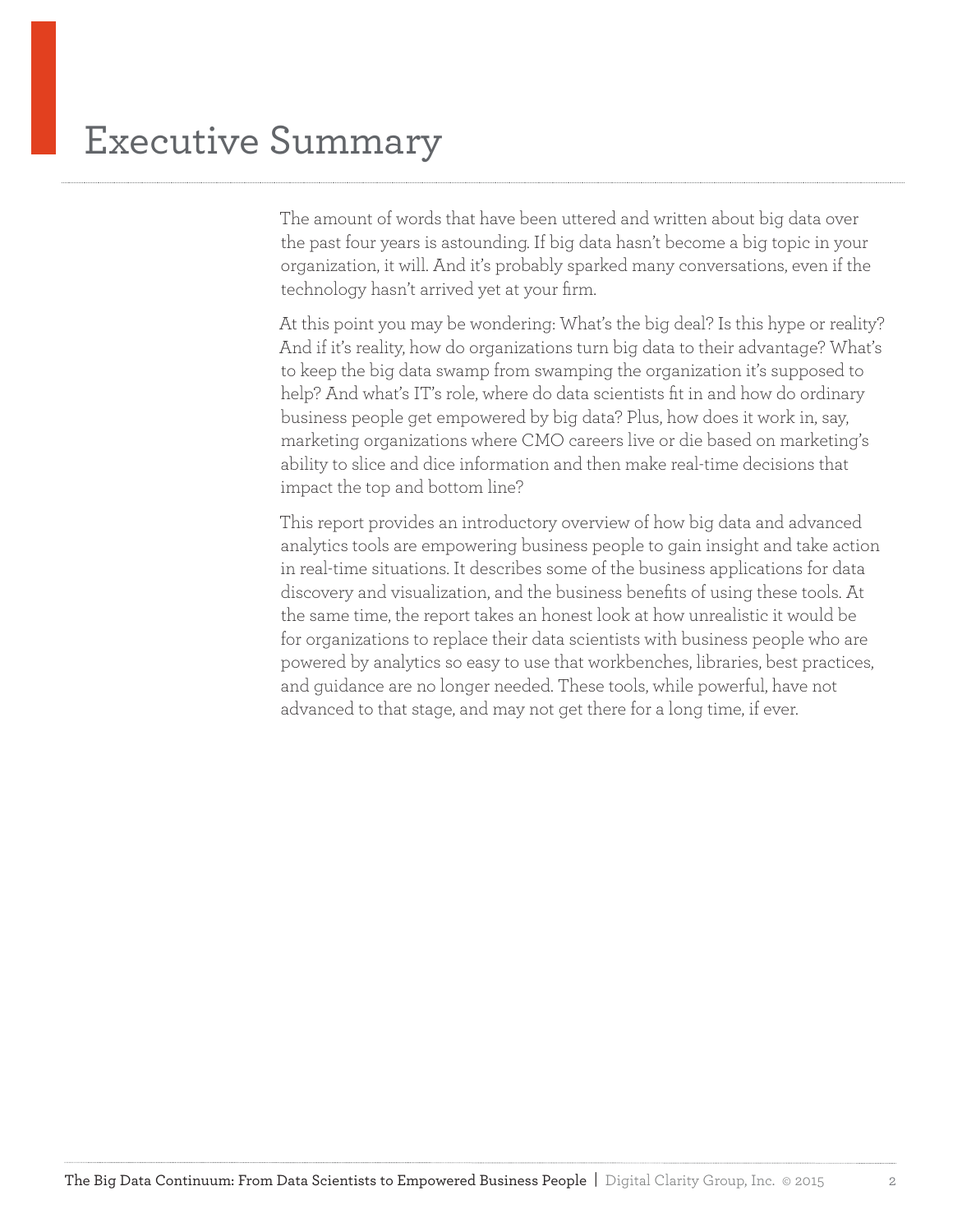### <span id="page-2-0"></span>Big Data Has Come A Long Way In A Short Time

The past five years have seen tremendous strides in big data tools and the analytics that consume big data. From the bottom up, there's in-memory database systems (IMDB) that operate much faster than disk oriented DBMSs by combining main memory for data storage with internal optimization algorithms. IMDBs have made significant inroads in data analytics because of greater performance and lower cost. Moving up the stack, HADOOP, an open source software project that supports the distributed processing of large data sets across clusters of commodity servers, speeds the processing of big data.<sup>1</sup>

Going up another notch, advanced analytics has seen big breakthroughs that parallel the advances in big data. The predecessor to advanced analytics, traditional BI, requires hard-to-find BI specialists within IT to build time-consuming reports that are difficult for business people to understand and virtually impossible to use in real-time settings. With traditional BI, a business person who needs a report submits a request to IT and a few weeks later IT provides it. Then if the business person needs different views of the data, IT gets involved again, and the business person must wait another two to three weeks for the changes. Traditional BI skills are so difficult to find that many CIOs and COOs create a centralized BI service that supports the entire organization, making it very hard to get timely turnaround.

In contrast, today's analytics cover a spectrum of products for a combination of data scientists, data analysts, and business people (like marketers) operating in real time. Workbenches for data scientists make it possible to quickly create dashboards that data analysts and business people use with little training. And these easy-to-use analytics give ordinary business people powerful ways to visualize large data sets and take actions in real-time, mobile environments. One key benefit is reducing the time to develop insights and take action. For example, traditional BI tools rely on reports that take time to build, generate, and interpret, while advanced analytics tools from companies like Adobe and Qlik take action in a fraction of a second. Plus, the more IT empowers the business to use analytics, the more the business can transform its processes.

Ironically, in a big data world, the explosive amount of data isn't the big deal. After all, some companies analyze billions of rows in two seconds. Instead, knowing the importance of specific data, while discounting all the other data as distractions is what really matters. As a result, data discovery and visualization is the most explosive segment of the analytics market. And these new and still developing tools take BI out of IT's hands by empowering business analysts and business people to slice and dice, visualize, and analyze their own data and then put it to use when making business decisions.<sup>2</sup>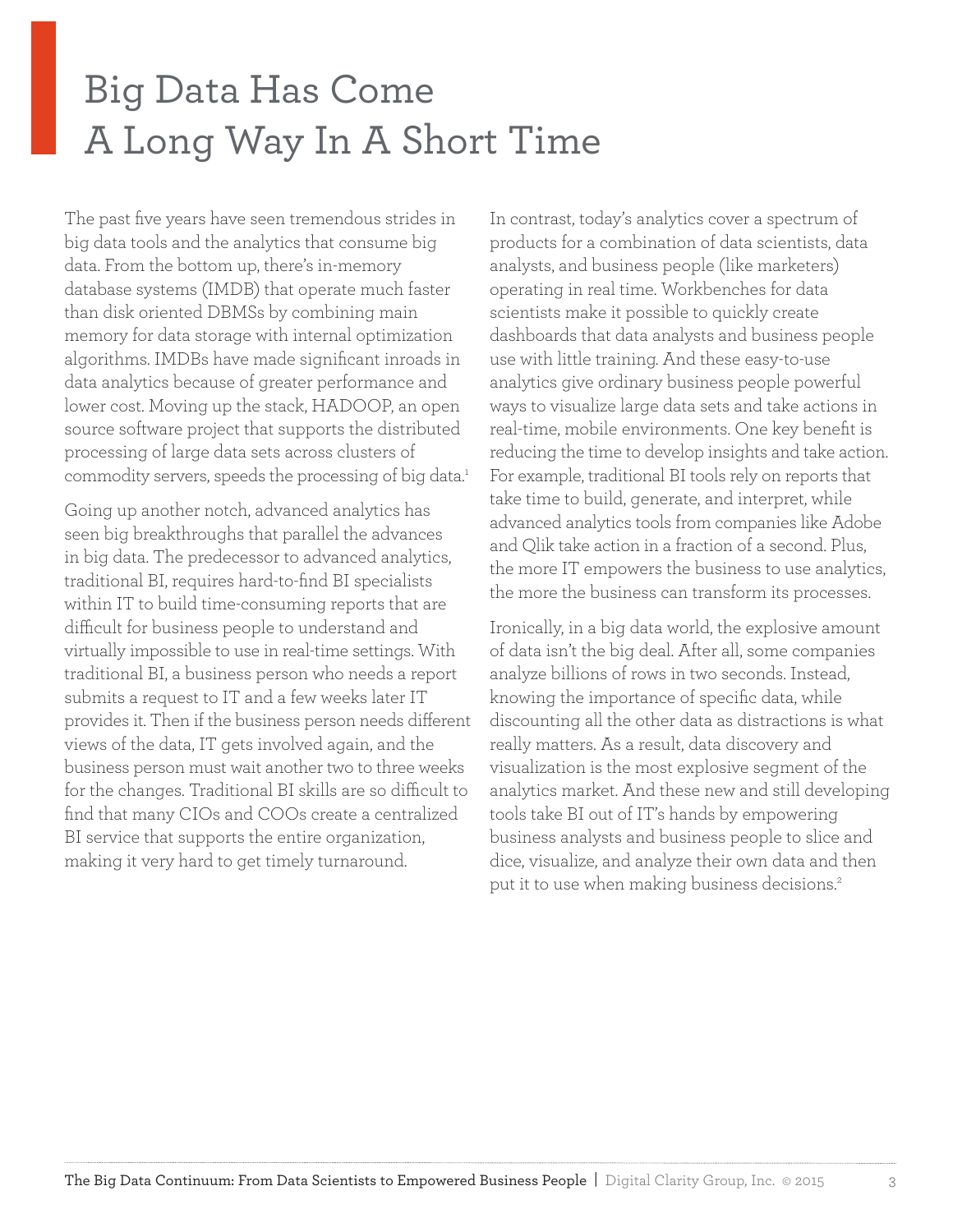## <span id="page-3-0"></span>But Big Data Needs Advanced Analytics to Make a Big Impact

When big data first arrived on the scene four or five years ago, it meant everything in the data stack. Now, there's pretty much universal agreement that big data is about the collection, storage, and delivery of data by IT to the business using data stores and underlying tools like ETL, while analytics focuses on the advanced business tools for analyzing, visualizing, and using data on a real-time basis. Plus, there's an all-important bridge between the big data specialists in IT and the business people consuming the information: it's the data scientists that create the means for big data to move from one realm to another, and the data analysts who help interpret analytics for business people.3

#### Data doesn't lie, but data doesn't tell the whole story

For big data to have a big impact, you need a team of data experts that can combine enormous data sets with a spectrum of analytics tools. Without them, big data is just a pipe dream. Worse, if analytics and a defined set of metrics are missing, then data alone can be spun different ways, depending on the person's point of view. For example, consider how eyewitnesses to a crime recall a different set of facts based on the same reality. Eyewitness reports are unreliable because witnesses interpret the same facts in many different ways. Or, think about how the prosecution and defense attorneys spin completely different stories about what happened at a crime scene while using the same set of exhibits and facts. The same thing happens in businesses; without analytics, business people unwittingly create lots of different stories using the same data. The goal in analytics-driven firms is for everyone to use one agreed-upon set of metrics for business results, so that everyone can make the same conclusions, take similar actions, and tell the same stories.

#### The business case for data analytics is compelling

The business case for investing in analytics is persuasive. For example, a retailer that sells outdoor products was concerned about the effectiveness of its ads. Marketing decided to aggregate all the audiences and conversion rates to determine where the most effective ad buys occurred. The contribution analysis for one ad campaign uncovered \$1.7M in lost conversions of ads *per week*. Through this analysis, the company quickly figured out which ads they should turn off and which ones they should continue. Without it, they had no statistical rigor and insight into which ads to keep and which to eliminate.<sup>4</sup>

Smaller companies may be tempted to dismiss big data and analytics out of hand as tools reserved for bigger organizations, but should think again before making that decision. The analytics vendors claim (credibly) to have very sophisticated customers with less than \$100M in revenues. One vendor cites an example of a B2B company with \$50M in annual revenues that invests \$2M per year in big data and analytics, as well as employing a team of eight data scientists and analysts. Larger companies invest even more in analytics. The same vendor told us they have customers spending \$10M per year on analytics technology alone. These expenditures are more than justified through the realization of much greater savings and increased revenues.

#### Combine analytics with selling to drive revenues and satisfaction higher

As analytics have become more visual and easier to use, demand has grown for well-established and little-known applications in a wide range of industries. For example, some Asian companies now use analytics to find patterns that determine where to fish on a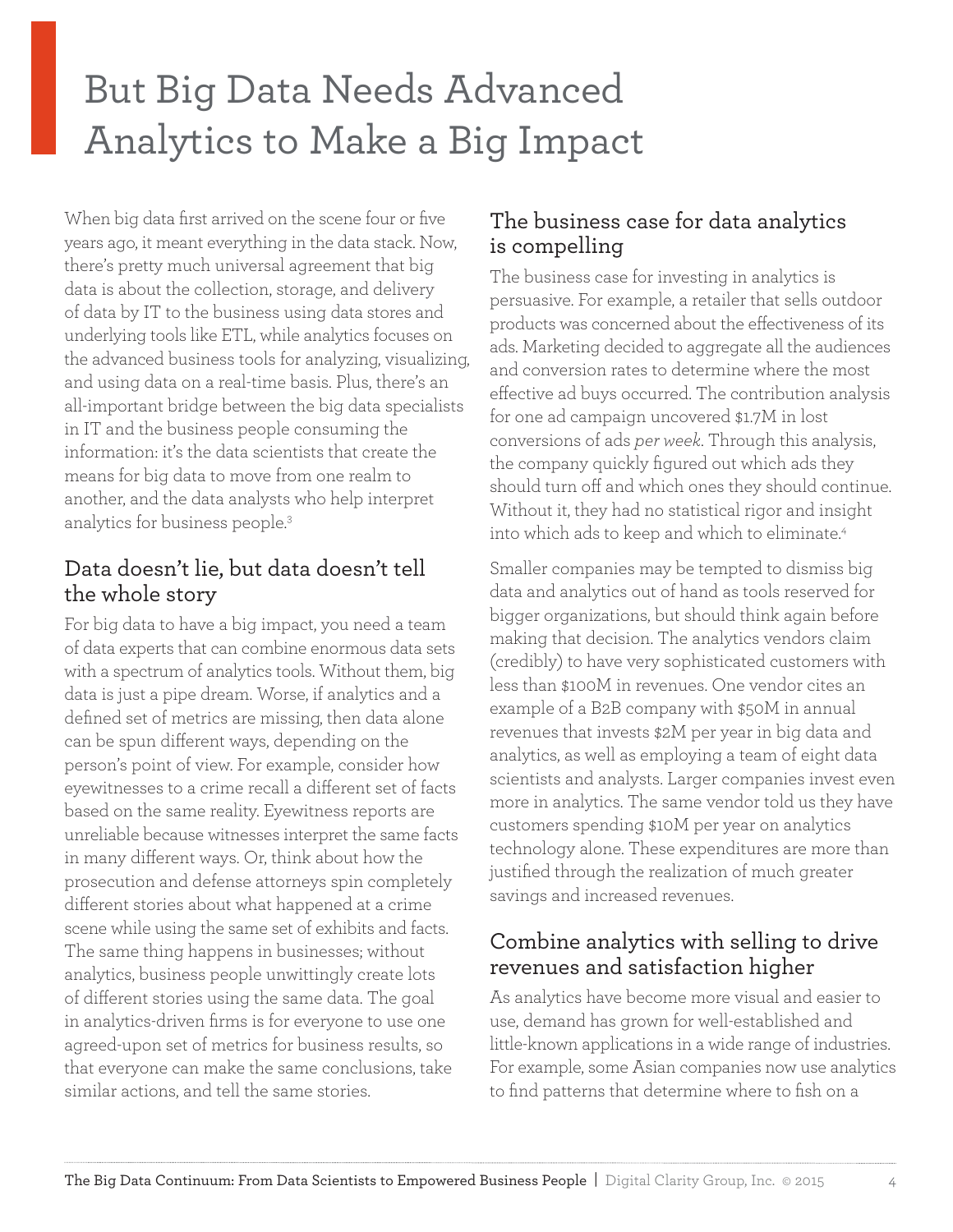daily basis, while police use analytics to find serial killers, and health care companies search for patterns in an explosion of health-related data. Or take campaign analysis, a better-known application in most marketing departments. With this application, marketers use analytics to increase the ROI on ad campaign performance, which may be too expensive or not working well, or possibly marketing is using it to try to catch a trend. Two other examples of analytics in action are:

• Real-time analytics linked to online gaming purchases. One of the most dramatic and compelling uses of analytics is in the online gaming apps, Candy Crush and Candy Crush Saga from King, a leading interactive entertainment company for browsers and mobile devices. Candy Crush is a free game that is monetized primarily through embedded purchases that are bought inside the game. As customers play the game, King analyzes

customer profiles to determine who is downloading, when they are playing, and so forth. By applying analytics in real time, they are able to cross-sell and upsell purchases in the moment by adding something to the game as people use it. In real time, King reacts to patterns and capitalizes upon the behavior it discovers.

• Hospital support for gathering and analyzing symptoms on tablets. In physician offices, urgent care centers, and hospitals, diagnosing a patient's illness typically involves the nurse interviewing the patient for symptoms and taking notes, then possibly the physician's assistant conducting a second interview for a deeper look and finally the physician reviewing her notes and examining the patient. In paper-based environments this involves handwritten notes and oral communications; in more automated offices

Figures 1. and 2.



#### **Executive dashboards**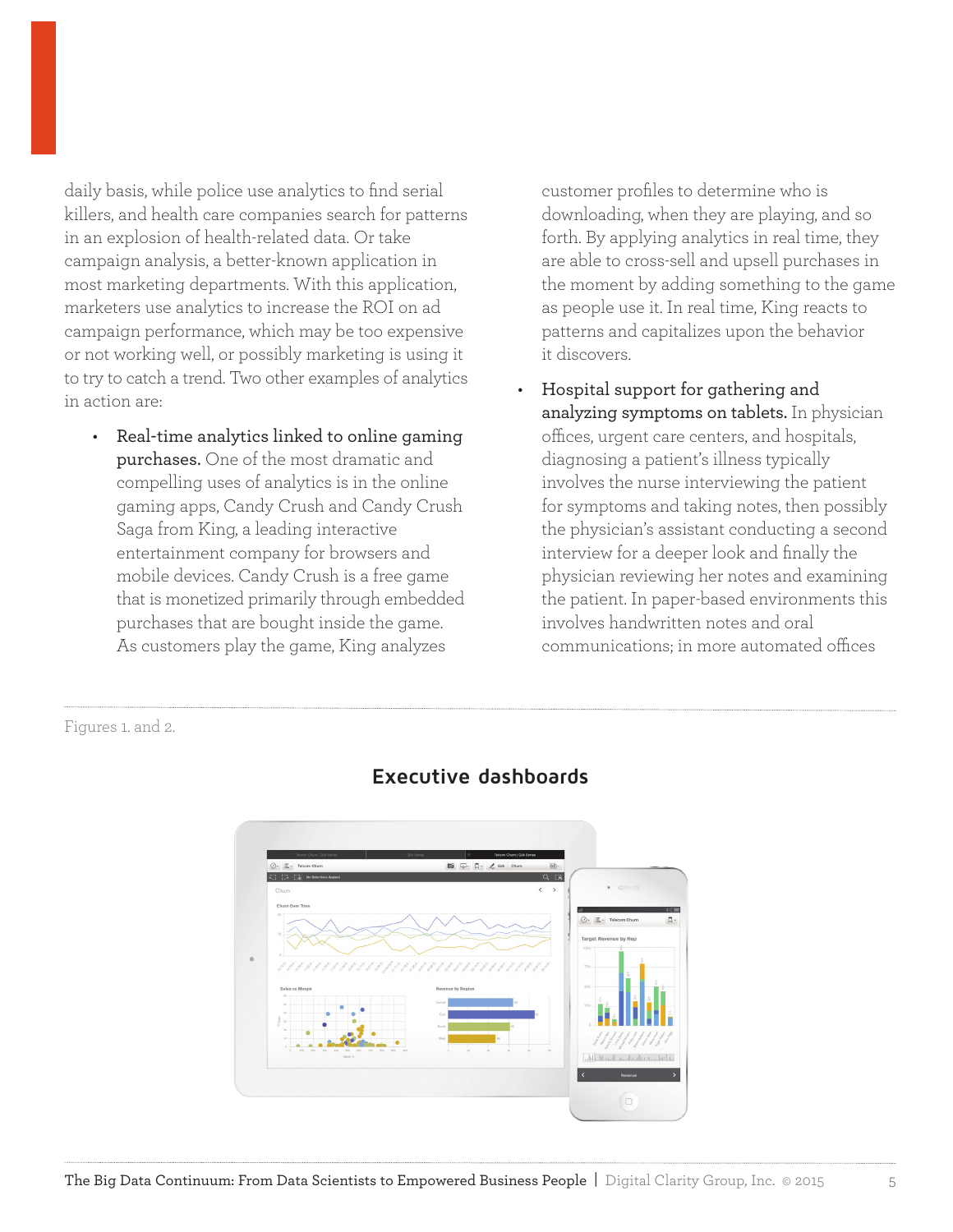#### Figure 3.



#### **Helpdesk management dashboard for business users**

it involves entering data that can be shared by everyone. But with analytics, the physicians, PAs and nurses can identify symptoms, visualize possible diagnoses, eliminate unlikely scenarios, winnow the selections and come to a conclusion. It works by matching and associating symptoms with patterns that are presented in real time on tablets to the physician for consideration. The doctor gets all the data about a diagnosis within context.5

The analytics market is moving fast, too, constantly expanding the types of applications being deployed. Currently mobility is huge, along with the trend to empower customers with information (known as consumer empowerment). Plus, the use of social data will continue to grow and help fuel customer experience management. (See Figures 1 and 2 for examples of executive dashboards that show the impact of telecom churn, including a mobile dashboard. See Figure 3 for a helpdesk management dashboard for business users.)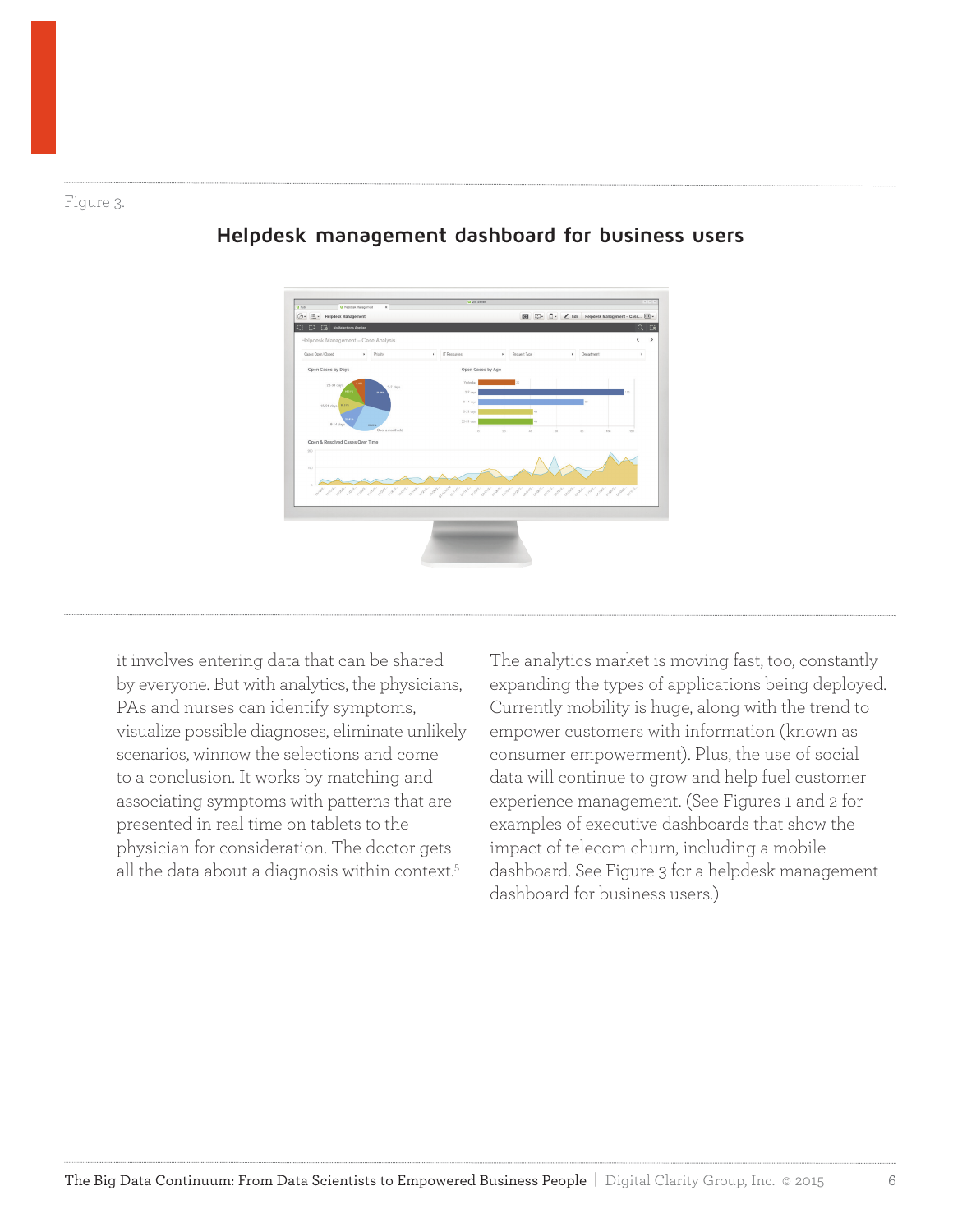### <span id="page-6-0"></span>Big Data Needs Data Scientists, Analysts, and Users to Work

The data management people hierarchy in a typical marketing organization, from the bottom up, consists of data scientists, data analysts (also called business analysts), marketers, marketing managers, and marketing executives. Or the line could lead from data scientists to business analysts to product managers and innovation executives — it varies between organizations. No matter how it is organized, this marketing hierarchy needs a continuum of huge data sets that become more simplified toward the top tiers of the org chart (see Figure 4). For example, a data analyst may work with large data sets, while a manager or executive may have 3-5 key performance indicators

(KPIs) that really matter. The continuum of data consumed up and down the firm can be correlated with the type of analytics tools and the amount of technical support needed by business people (see Figure 5). For example, analytics tools become less technical, more visual, and easier to use the higher an individual works within the organization.

But tools are only part of the equation. Can business people use analytics tools by themselves or does the organization still need to employ a bevy of data scientists and data analysts to bridge between IT and end-users? The answer is both. Analytics tools are beginning to approach the same ease of use as

#### Figure 4.

#### **Data Analytics Usage in Marketing Organizations**



#### **Analytics Tools in Marketing Organizations**

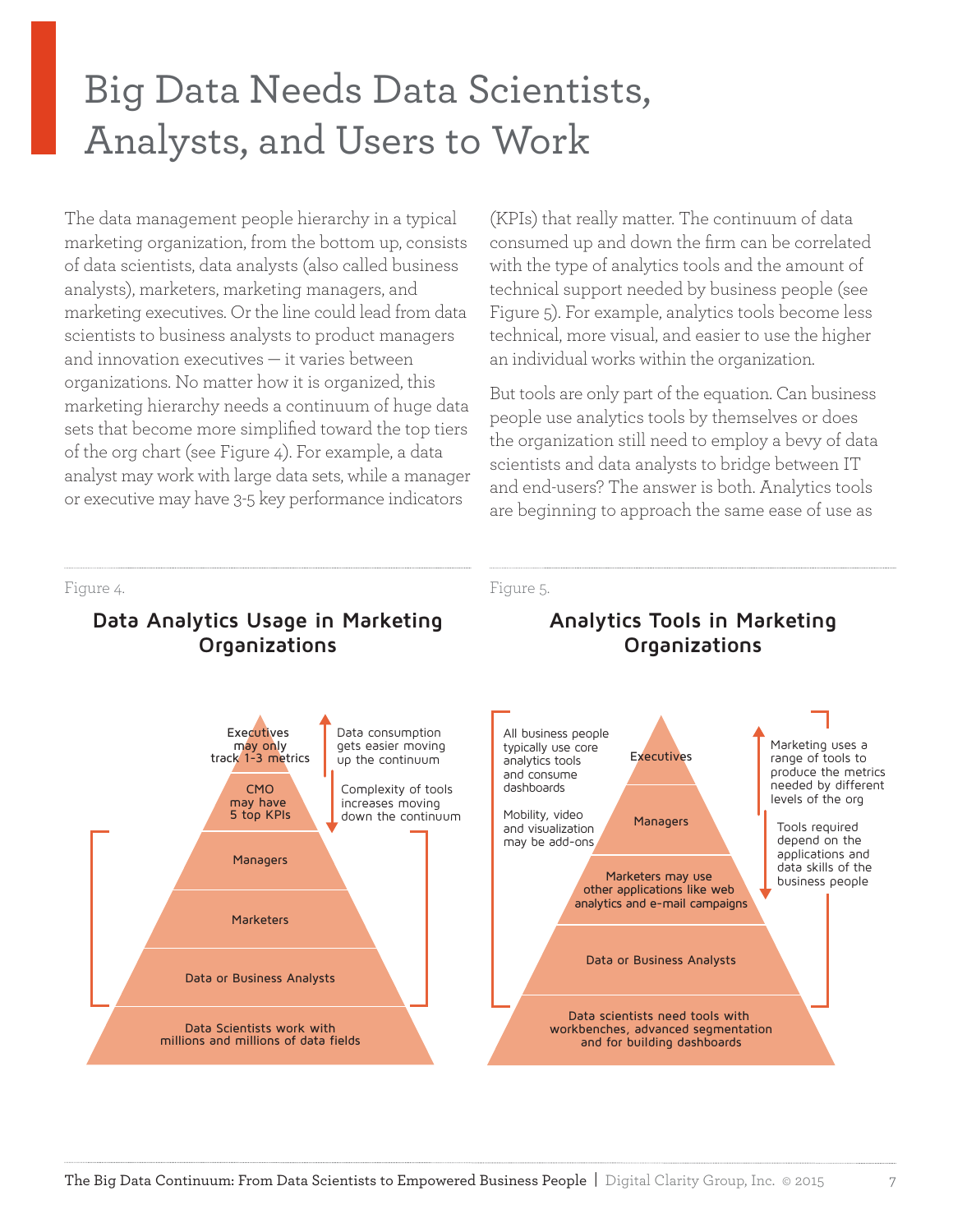Excel — at least that's the goal. But as big data continues to churn out more data from more sources, organizations still need to employ data scientists with deep skills in math, statistics, or computer science. The answer really depends on the complexity of the application and the data aptitude of the business person. If a non-analytical marketer wants to undertake a complex analysis, he would need pre-built libraries. In this scenario, IT could run pre-built measures that are already in an analytics platform. But perhaps a more knowledgeable marketer wants to combine data sources on his own. He could consume data with an app that is built and deployed by data specialists, or he could produce his own analytics.

Think of the analytics tools this way: Imagine the difference between what an ordinary business person can do with Excel, what an ordinary accountant can do with Excel and what a statistician could do with Excel. Or what a Ph.D. in math can do with a calculator versus a regular business person or an accountant. There's no comparison. Analytics tools are similar; the background, training, and aptitude of the user determines how much and what she can do. In the meantime, the tools for non-technical users continue to advance while organizations continue to hire data scientists and data analysts.

#### Data scientists are necessary for the care and feeding of big data

Data scientists are sometimes referred to affectionately as "quants." Almost as rare as unicorns, these individuals usually have Ph.D's in mathematics, statistics, or computer science and are employed in the business, not IT. They are hard to find and even harder to hire. Because their skill sets are rare, many companies use digital agencies or other service providers instead of employing data scientists for marketing analysis. And the companies that do hire them must retain their scientists' interest by keeping the fascinating projects coming.

Data scientists spend their time looking for something that may be wrong and figuring out how to correct it or for something unexpected and how to capitalize on it. These talented individuals work with data quite differently from data analysts; they create equations, determine the best way to visualize data, build complex charts and libraries, develop best practices, and identify which type of data graphics would be best for the business to use. Data scientists also often build vertically oriented dashboards for business people. Because the demand for scientists outstrips the supply, dashboards may be built by vendor partners or the vendors' engineering services team. In short, data scientists do things that other people don't know how to do, creating a bridge between the big data world — where IT provides the muscle in security, privacy and data stores — and the business people that constantly clamor for more data.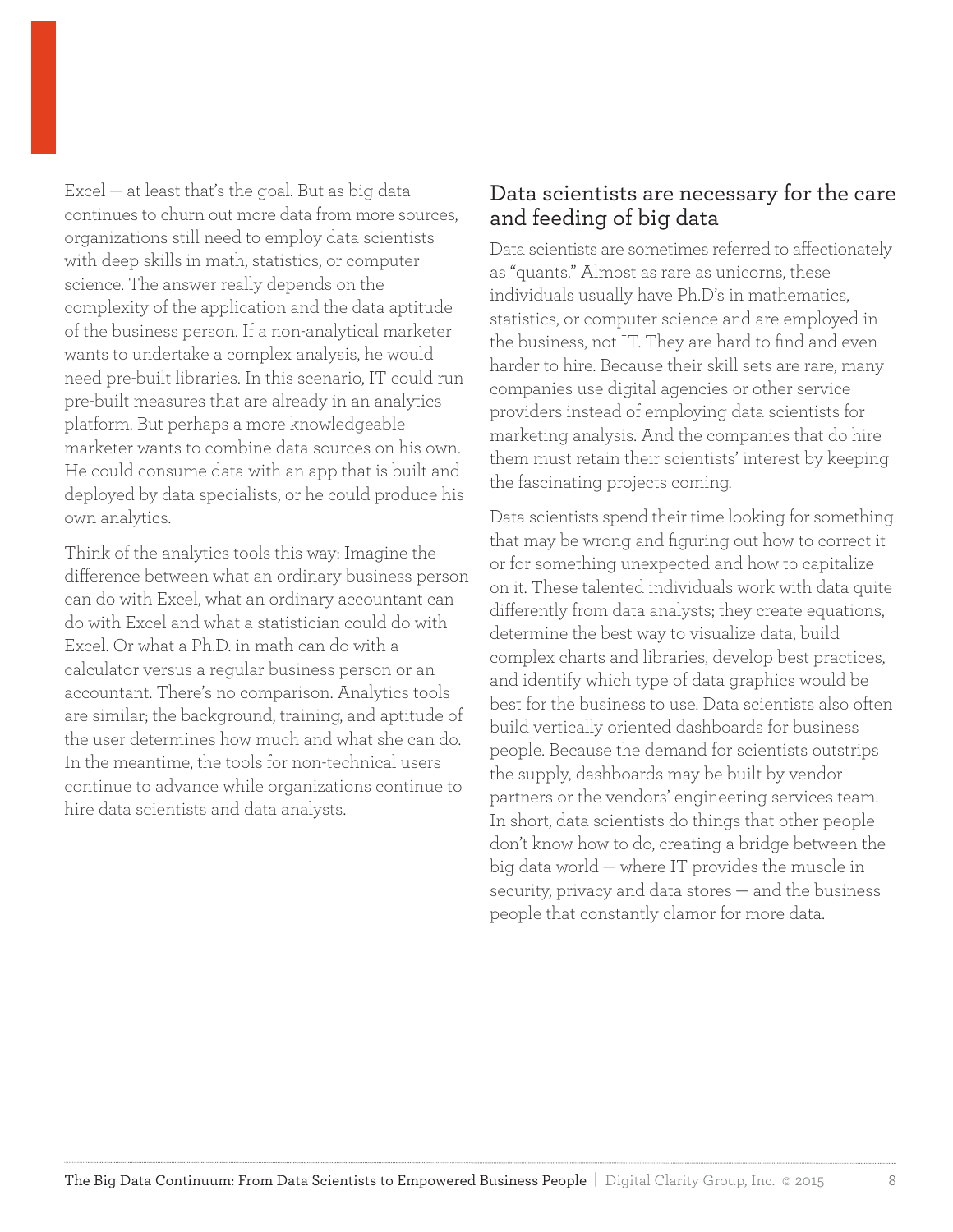### <span id="page-8-0"></span>Conclusion: Focus On Insights and Actions

This report set out to answer one simple question: Have advanced analytics like discovery and visualization, combined with real time support and mobility, and packaged with vertical and horizontal apps (like campaign management) reached the point that ordinary business people could perform all the analytics needed in the organization? And assuming that is the case, could organizations begin to reduce their numbers of data scientists and data analysts? The answer to that question is a resounding "no."

Analytics have made great strides in the past 3-4 years. Business people capable of using pivot tables in Excel can now most likely work with some of the more user-friendly analytics tools. But it takes a hierarchy or spectrum of individuals within an organization to distill the right information from

millions of data fields into the one, three or five KPIs that top executives need. The reality is that data analysts and data scientists will be greatly valued for the foreseeable future, if for no other reasons than the amount of big data is exploding, the sophistication of the apps is advancing, and the number of business people using analytics (and needing the support of data analysts and data scientists) is rapidly expanding. Perhaps trying to determine if data scientists are still needed is the wrong question. Yes, they are definitely needed as we move more aggressively into a big data world. But the better question to determine is how your organization can capitalize on the explosion of analytics in a real-time world in which insight and action are the keys to survival. That's where to focus your attention.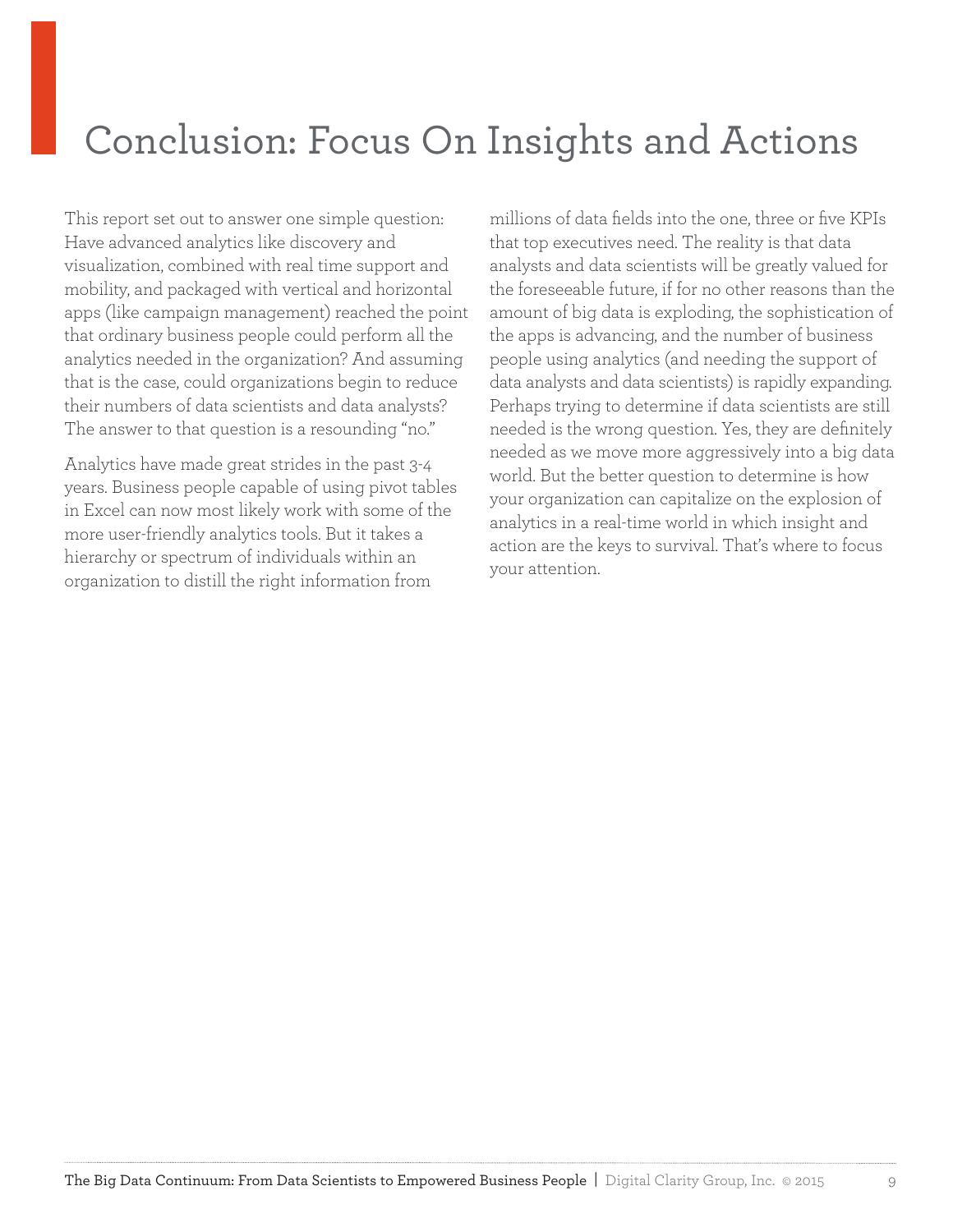### Endnotes

- 1. According to Tech Target's Essential Guide, "Hadoop is a free, Javabased programming framework that supports the processing of large data sets in a distributed computing environment. It is part of the Apache project sponsored by the Apache Software Foundation." [http://](http://searchcloudcomputing.techtarget.com/definition/Hadoop) [searchcloudcomputing.techtarget.com/definition/Hadoop.](http://searchcloudcomputing.techtarget.com/definition/Hadoop)
- 2. For an executive level on-line presentation of big data, see "Big Data For Smarter Customer Experiences," OgilvyOne Worldwide, [http://](http://adayinbigdata.com) [adayinbigdata.com](http://adayinbigdata.com).
- 3. For an entertaining but highly informative overview of big data, see "Steamrolled by Big Data," The New Yorker, by Gary Marcus, March 29, 2013. <http://www.newyorker.com/tech/elements/steamrolled-by-big-data>.
- 4. Deloitte conducted a research project on the use and benefits of analytics based on 100 online survey responses and deep dive interviews with senior executives at 35 companies in the United States, Canada, China, and the United Kingdom. The interviews were overseen or conducted by Thomas H. Davenport, a visiting professor at Harvard Business School. See "The Analytics Advantage We're Just Getting Started," 2013. [https://www2.](https://www2.deloitte.com/content/dam/Deloitte/global/Documents/Deloitte-Analytics/dttl-analytics-analytics-advantage-report-061913.pdf) [deloitte.com/content/dam/Deloitte/global/Documents/Deloitte-Analytics/](https://www2.deloitte.com/content/dam/Deloitte/global/Documents/Deloitte-Analytics/dttl-analytics-analytics-advantage-report-061913.pdf) [dttl-analytics-analytics-advantage-report-061913.pdf](https://www2.deloitte.com/content/dam/Deloitte/global/Documents/Deloitte-Analytics/dttl-analytics-analytics-advantage-report-061913.pdf).
- 5. For a description of other data analytics uses in healthcare, see "Why More Employers Are Using Data Analytics To Improve Healthcare Benefits," Forbes, 11/17/2014. [http://www.forbes.com/sites/castlight/2014/11/17/why](http://www.forbes.com/sites/castlight/2014/11/17/why-more-employers-are-using-data-analytics-to-improve-healthcare-benefits)[more-employers-are-using-data-analytics-to-improve-healthcare-benefits.](http://www.forbes.com/sites/castlight/2014/11/17/why-more-employers-are-using-data-analytics-to-improve-healthcare-benefits)

.